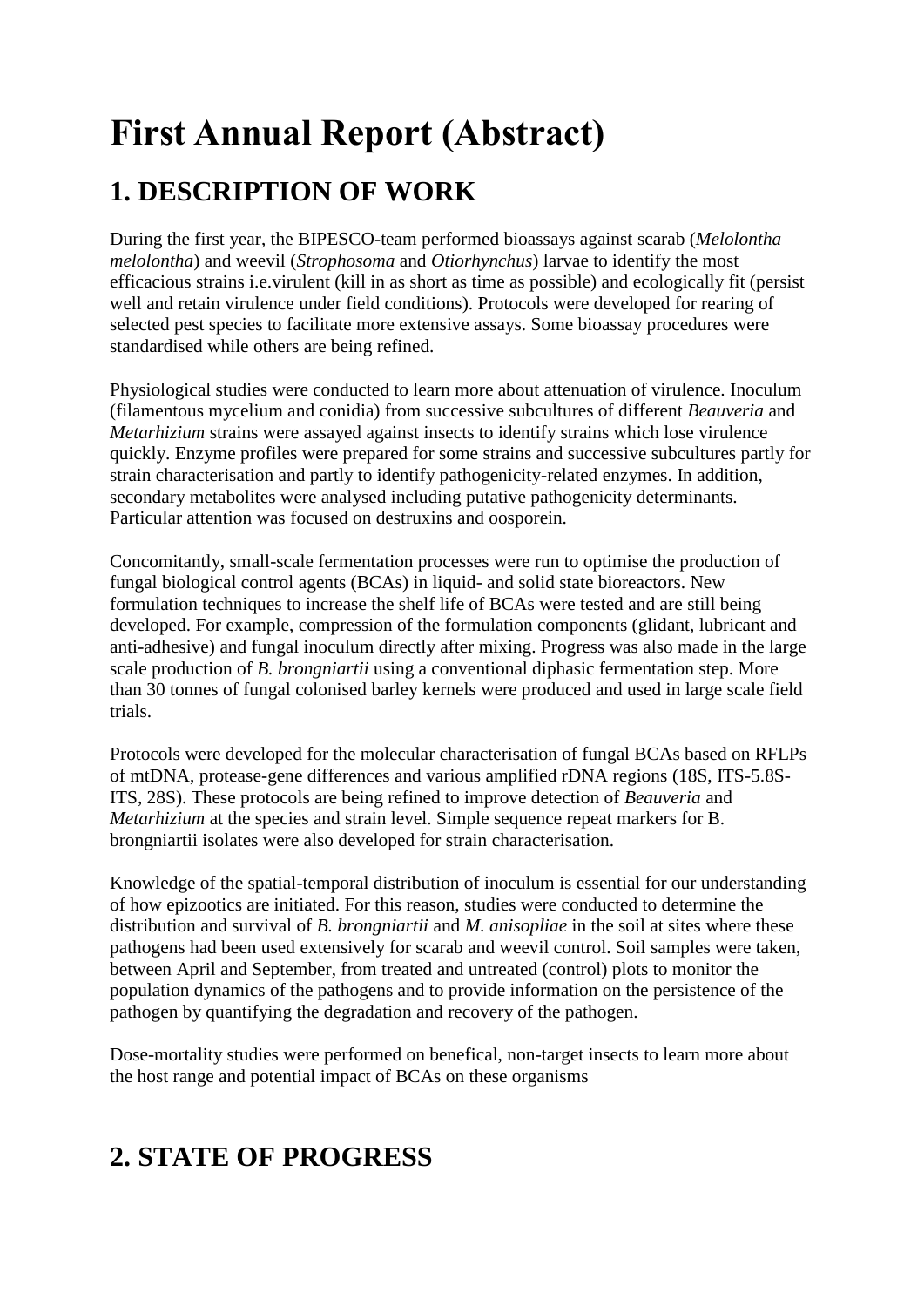Subculturing did affect the phenotype and virulence of *Beauveria brongniartii* and *Metarhizium anisopliae*. Attenuation of virulence was manifest in two ways: (1) a gradual decline in virulence and (2) an initial decline and then a recovery. Most studies to date report a gradual or rapid decline in virulence with recovery only being achieved by passaging through an insect. Bioassays alone did not reveal the full variation in expression of attenuation but together with microscopy studies a considerable amount was learnt about the attributes of virulent isolates. For example, subtle differences were noted in the adhesion and the germination pattern of *M. anisopliae conidia* from different subcultures. This affected the overall mortality and LT50 value. This, together with changes in the Pr1 induction response in selective medium suggest that subculturing induces physiological changes in the fungus.

Development of appropriate formulations of conidia, mycelium and blastospores to guarantee viability and effectiveness of the BCA in the soil. Modifications were made to the coating equipment to ensure more uniform deposition of inoculum and formulants. An improvement was also made to the air supply system to reduce thermal stress of the final product. Oilformulations were found to improve the efficacy of entomopathogenic fungi against insects. More work, however, needs to be done to elucidate how the oils improve the efficacy of the pathogen.

Recently developed primers can distinguish between species but specific primers will be designed to check for similarities/differences for all isolates in the BIPESCO collection. Studies are in progress examining the survival and distribution of *B. brongniartii* at old and new trial sites in Austria, Germany, Italy and Switzerland. Emphasis is being placed on the collection of soil samples from sites where inoculum had previously been applied to control *Melolontha*. Studies to date show that the pathogen can be isolated from areas where it has been applied or where *Melolontha melolontha* populations are dense (i.e. where there are natural epizootics). This relationship is being investigated in natural, undisturbed habitats. Soil samples were taken from untreated and applied sites (e.g. pasture, arable agricultural land, forestry, vineyards and orchards) to be able to study the edaphic effects (pH, soil texture, organic content, heavy metals, etc) on the persistence of the entomogenous fungi. In areas treated with *B. brongniartii* blastospores the densities and frequencies were below those treated with the commercial product. This is mainly due to soil applications of the fungus leading to a much higher fungal densities than treatment of swarming females, which subsequently inoculate the breeding areas.

## **3. ACHIEVEMENTS**

The first milestone, establishing protocols to maintain and assay selected pest insects, has now been accomplished. The BIPESCO-team has defined appropriate methods for **(1)** conducting assays against target and non-target pests and **(2)** rearing of selected test insects. This has enabled the partners to evaluate, on the basis of the dose-mortality and time-dose response analyses, the virulence of their respective isolates. Furthermore, standardised bioassays were conducted in soil habitats to evaluate: **(1)** the ecological fitness of the fungal BCAs and **(2)** the effect of edaphic factors (soil type, moisture, temperature) on the efficacy of introduced pathogens. Eight highly virulent *Beauveria* and *Metahrizium* strains have been provided to each partner, to be able to compare specific isolates with the already characterised reference strains.